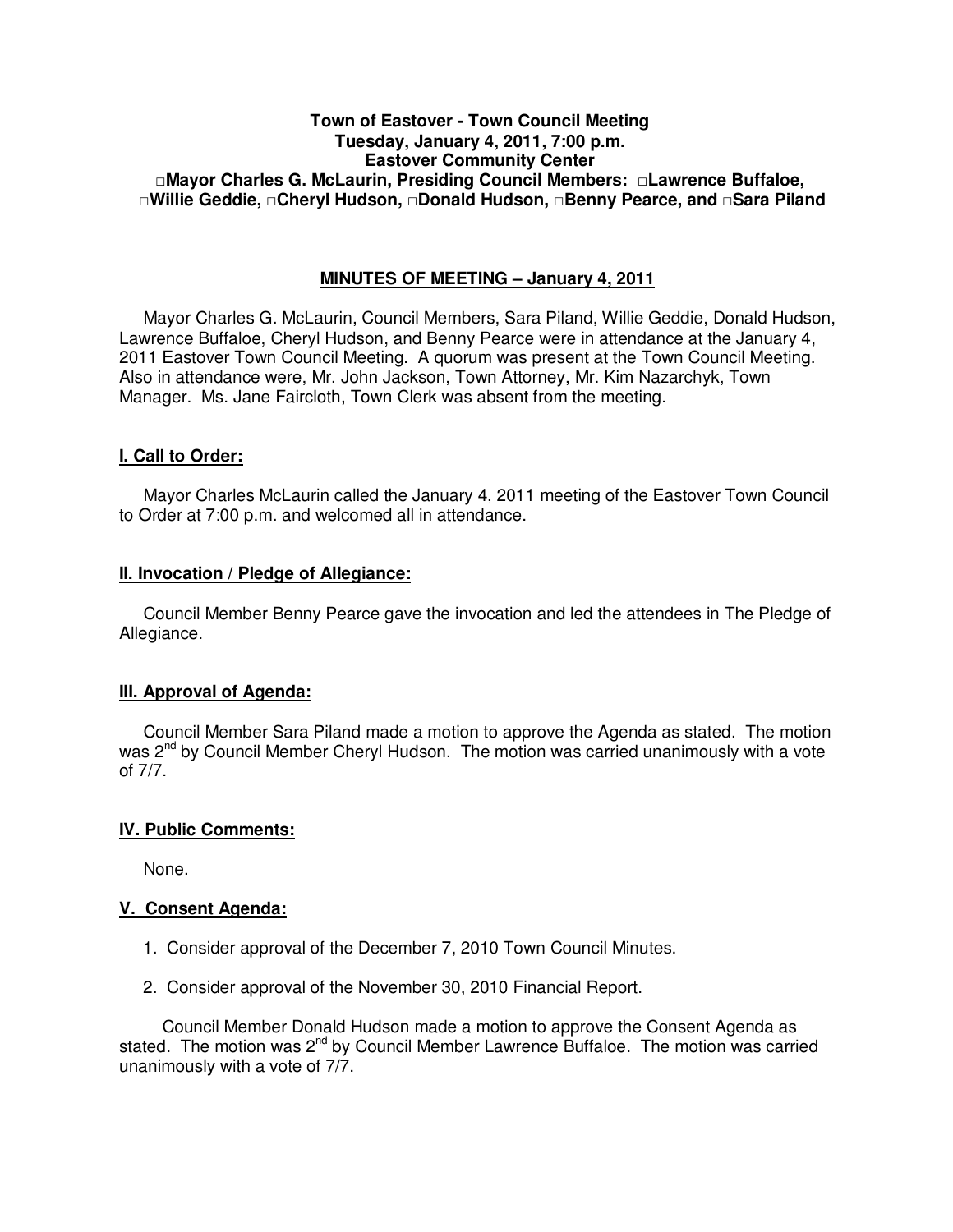# **VI. Discussion Agenda:**

## **Agenda Item #1:**

## **Discussion of Zoning Ordinance for the Town of Eastover.**

 Mr. Nazarchyk opened the discussion on Zoning Ordinance. Mr. Matt Rooney, Eastover Planner explained the Land Uses Plan and gave clear directives to the Town Council. Mr. Rooney discussed the Overlay District and there was a general discussion referencing the setbacks. Mayor McLaurin read a list of agreed specifications to the Council. The Council discussed the build to Code Enforcement. The Council discussed the possibility of hiring a Main Street Staff Consultant to design the Commercial District.

 Council Member Sara Piland made a motion for the Town Manager to seek a Consultant to design the Commercial District and report back to the Council when accomplished. The motion was 2<sup>nd</sup> by Council Member Cheryl Hudson. The motion was carried unanimously with a vote of 7/7.

### **Agenda Item #2:**

### **Discussion on Work Session and Public Forum dates.**

 The Council discussed the workshop for the Public Forum, follow-ups, storm water issues, and DOT input. No action was taken on these issues.

### **Agenda Item #3:**

### **Discussion of additional Deputy duty hours.**

 Mr. Kim Nazarchyk stated that the Sheriff's Deputy stated that Friday and Saturday night is when the most increased activity happens. Mr. Nazarchyk stated that he had budgeted for 33 weeks or 1040 hours that we can pay for in the current budget. The Council directed Mr. Nazarchyk to investigate and come up with the hours needed for additional Deputy duty hours, per his discretion within the current budget. Council Member Pearce stated no motion is needed as the funds are in the current approved budget for additional Deputy duty hours.

### **Agenda Item #4:**

### **Discuss Tree Trimming Contract.**

 Mr. Nazarchyk informed the Council that 5 letters requesting bids were sent out; met with 4 companies, and received 3 bids for the tree trimming. He stated that two of the company's bids were for the same amount and were the lower bids. Mr. Nazarchyk stated that they will take out 5 small trees, trim trees up to 20 feet and remove the dead stump at a cost of \$3,600.00. He stated that he recommends Carolina Limb & Light Company at \$3,600.00.

 Council Member Sara Piland made a motion to award the contract to Carolina Limb & Light Company at a cost of \$3,600.00. The motion was 2nd by Council Member Donald Hudson. The motion was carried unanimously with a vote of 7/7.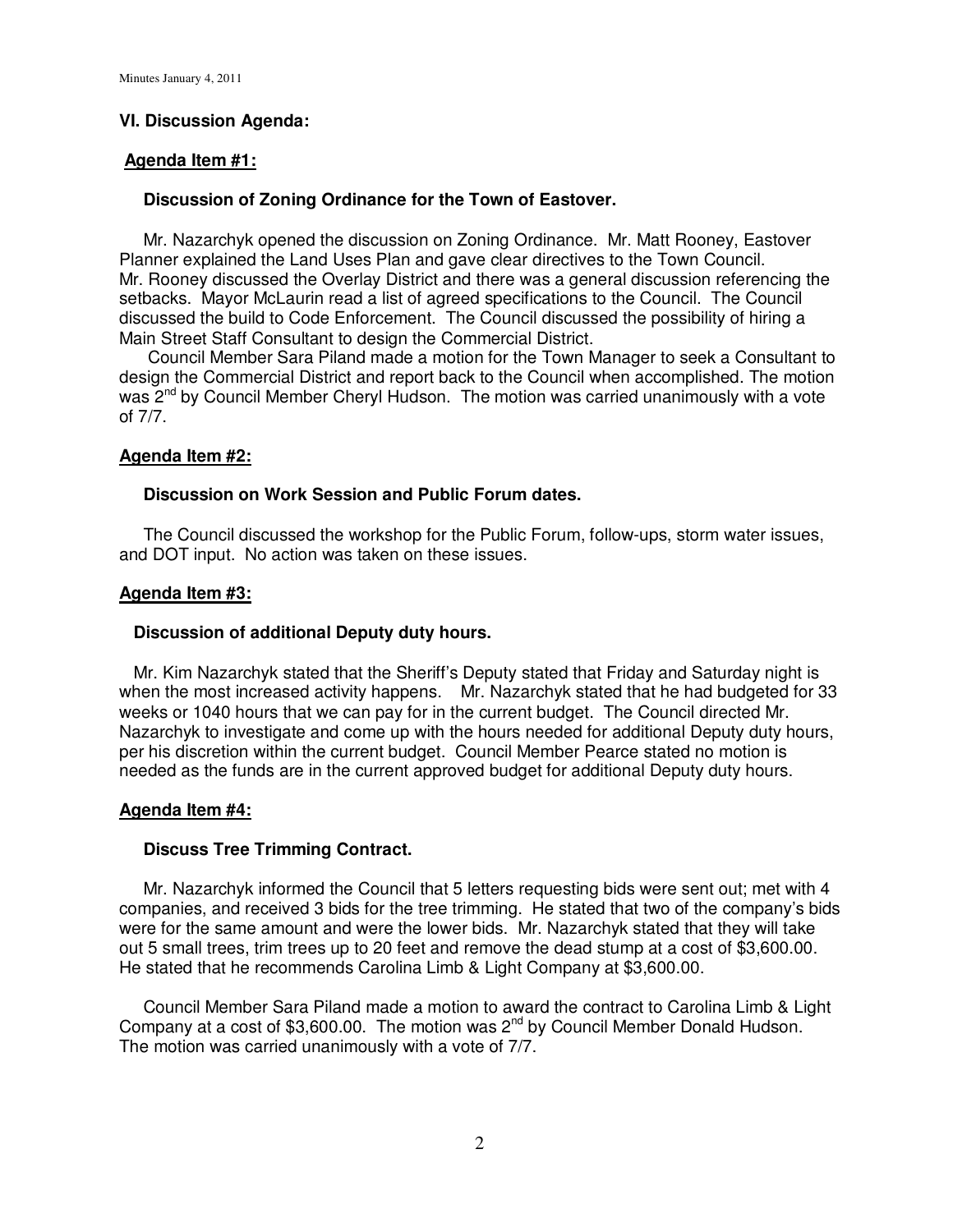## **Agenda Item #5:**

#### **Discuss Air Quality Stakeholders Committee nominee.**

 Mr. Nazarchyk stated that Cumberland County will have a vacancy this month. He stated that he had talked with Mr. Henry Tew and he is willing to serve on this Committee.

 Council Member Lawrence Buffaloe made a motion to nominate Mr. Henry Tew to represent Eastover on the Air Quality Stakeholders Committee. The motion was 2<sup>nd</sup> by Council Member Benny Pearce.The motion was carried unanimously with a vote of 7/7.

### **VII. Receive Mayors Update**:

Mayor McLaurin stated that he wants the Civic Association to take over the Flea Drop.

 Mayor McLaurin stated that he wants Christmas lights put on poles for Christmas. Mr. Nazarchyk stated that he has budgeted for the electrical outlets on every pole but has not budgeted for the mounts for the flags. He stated that a Committee consisting of Mr. Willie Geddie, Mrs. Cheryl Hudson and Mrs. Sara Piland will meet and select the desired decorations for the Town.

 Mayor McLaurin stated that several people and churches have approached him about a Town Flag. He stated that we could have some made from the same company that made the large flag for the Town. Council Member Pearce stated that he did not think we should give the flags away, as they are expensive. He stated citizens or businesses could purchase a flag at cost from the Town.

 Mayor McLaurin stated that he has directed Mr. Nazarchyk to prepare appreciation letters to Fulcher Electric, Thurman Construction, and Bayer Animal Health Corporation for their help with the New Year's Eve Flea Drop.

 Mayor McLaurin asked Mr. Nazarchyk if he had reserved the stage and sound system for Heritage Day and New Years Eve from Cumberland County for 2011. Mr. Nazarchyk stated that he had requested the use of these items for both dates, but had not received confirmation as of this date.

### **VIII. Receive Council Members Updates:**

 Council Member Sara Piland stated that the Town needs to have prints (slicks) of articles since our incorporation 2007-2009 for our historical files. She requested that the Town Manager get these documents from the Fayetteville Observer Library. Mr. Nazarchyk stated that he can get these documents from the Fayetteville Observer Library at a cost of \$10.00 per page with a total of 62 pages, and a total cost of \$620.00.

 Council Member Sara Piland made a motion to purchase the slicks from the Fayetteville Observer Library at a cost of \$620.00. The motion was 2<sup>nd</sup> by Council Member Benny Pearce. The motion was carried unanimously with a vote of 7/7.